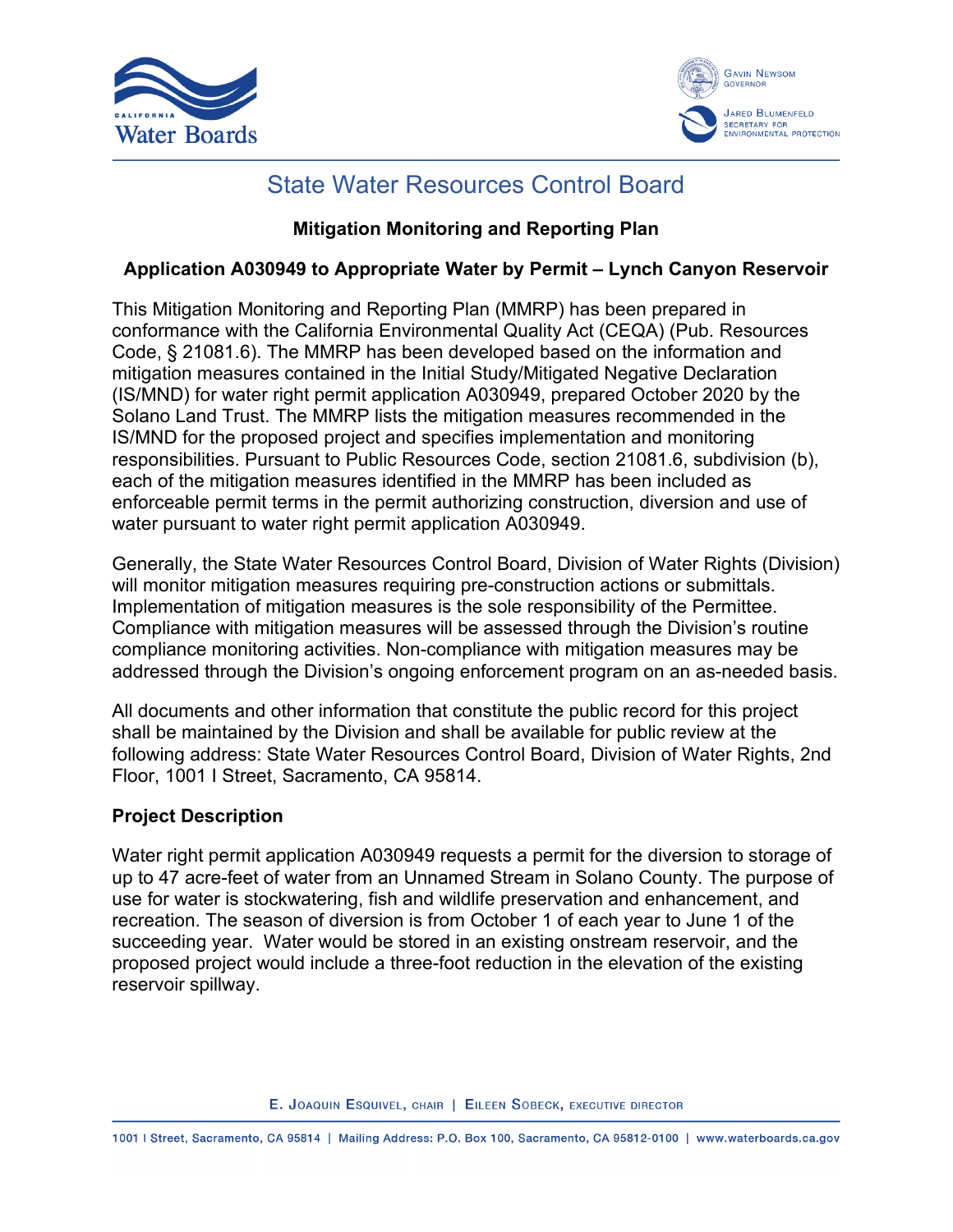| <b>Geology and Soils</b>        |                                             |  |  |
|---------------------------------|---------------------------------------------|--|--|
| Implementation<br><b>Timing</b> | <b>Monitoring and</b><br><b>Enforcement</b> |  |  |
| <b>Pre-Construction</b>         | <b>Division of Water</b><br><b>Rights</b>   |  |  |
|                                 |                                             |  |  |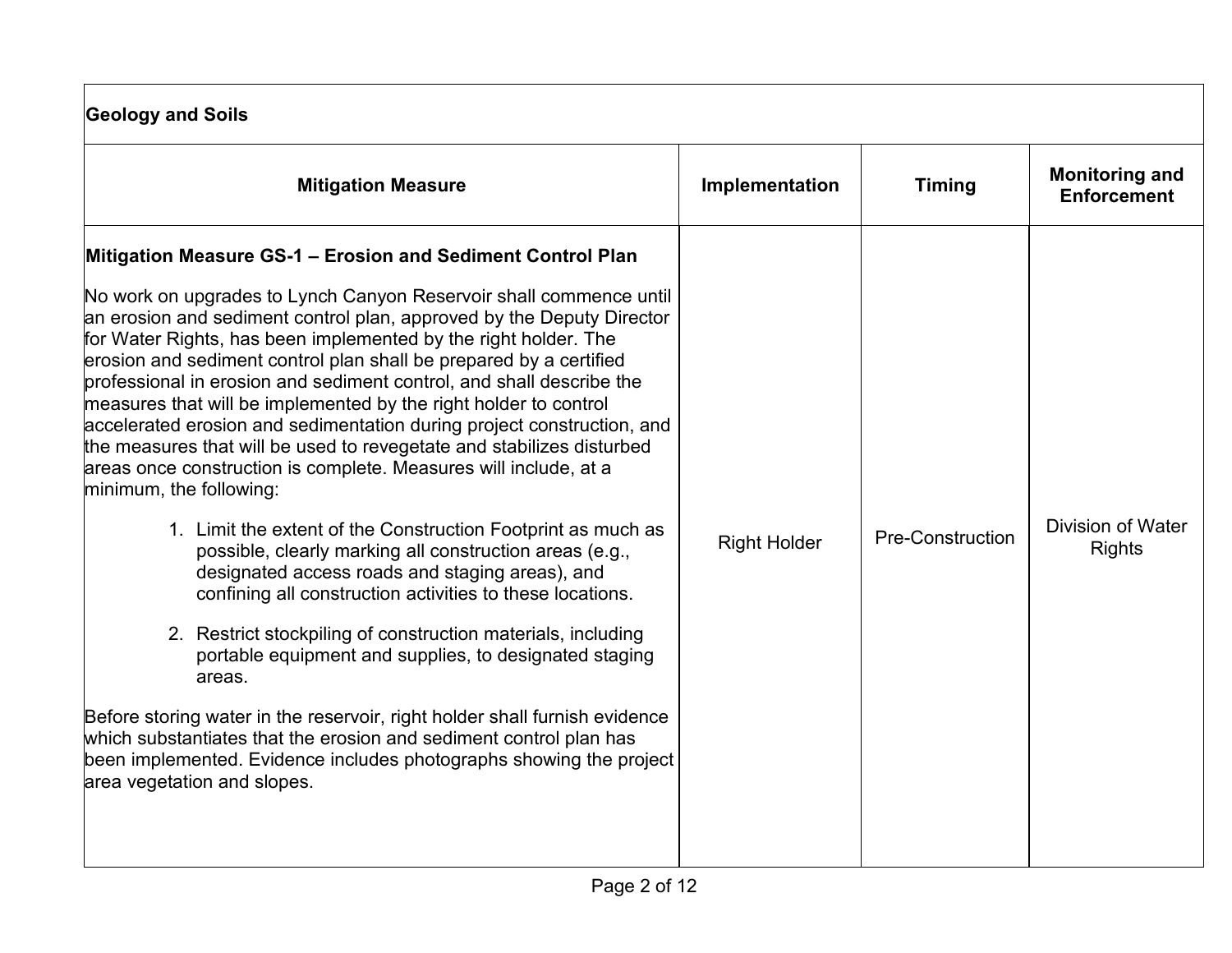| Mitigation Measure GS-2 - Construction Debris Control<br>No debris, soil, silt, cement that has not set, or other such foreign<br>substance will be allowed to enter into or be placed where it may be<br>washed by rainfall runoff into the waters of the State. When operations<br>are completed, any excess construction-related materials or debris<br>shall be removed from the work area.                                                                                                                                                                                                                                                                                                                                                                                                                                                                                                                                                                                                                                                                                                                                                                                                                                                                                                                                                                                                                                                                                                                                                                                                                                                                                                           | <b>Right Holder</b> | Construction.<br>Ongoing | <b>Division of Water</b><br><b>Rights</b> |
|-----------------------------------------------------------------------------------------------------------------------------------------------------------------------------------------------------------------------------------------------------------------------------------------------------------------------------------------------------------------------------------------------------------------------------------------------------------------------------------------------------------------------------------------------------------------------------------------------------------------------------------------------------------------------------------------------------------------------------------------------------------------------------------------------------------------------------------------------------------------------------------------------------------------------------------------------------------------------------------------------------------------------------------------------------------------------------------------------------------------------------------------------------------------------------------------------------------------------------------------------------------------------------------------------------------------------------------------------------------------------------------------------------------------------------------------------------------------------------------------------------------------------------------------------------------------------------------------------------------------------------------------------------------------------------------------------------------|---------------------|--------------------------|-------------------------------------------|
| <b>Mitigation Measure GS-3 - Regulatory Compliance:</b><br>No water shall be diverted or used under this right, and no construction<br>related to such diversion shall commence, unless right holder has<br>obtained and is in compliance with all necessary permits or other<br>approvals required by other agencies. If an amended right is issued, no<br>new facilities shall be utilized, nor shall the amount of water diverted or<br>used increase beyond the maximum amount diverted or used during<br>the previously authorized development schedule, unless right holder<br>has obtained and is in compliance with all necessary requirements,<br>including but not limited to the permits and approvals listed in this term.<br>Within 90 days of the issuance of this right or any subsequent<br>amendment, right holder shall prepare and submit to the Division of<br>Water Rights a list of, or provide information that shows proof of<br>attempts to solicit information regarding the need for, permits or<br>approvals that may be required for the project. At a minimum, right<br>holder shall provide a list or other information pertaining to whether any<br>of the following permits or approvals are required: (1) lake or streambed<br>alteration agreement with the Department of Fish and Wildlife (Fish &<br>G. Code, § 1600 et seq.); (2) Department of Water Resources, Division<br>of Safety of Dams approval (Wat. Code, § 6002); (3) Regional Water<br>Quality Control Board Waste Discharge Requirements (Wat. Code, §<br>13260 et seq.); (4) U.S. Army Corps of Engineers Clean Water Act<br>section 404 permit (33 U.S.C. $\S$ 1344); and (5) local grading permits. | <b>Right Holder</b> | <b>Pre-Construction</b>  | <b>Division of Water</b><br><b>Rights</b> |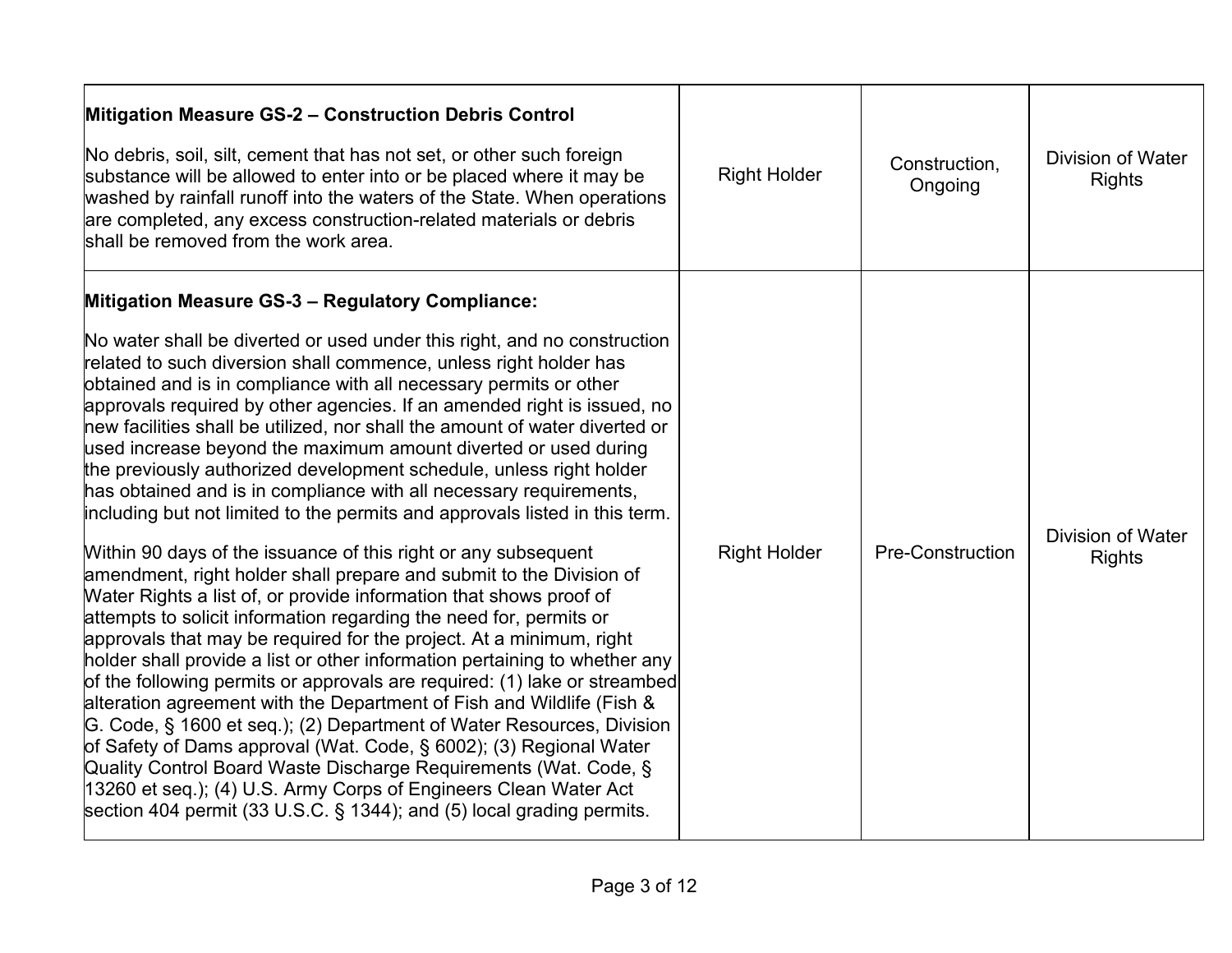| Right holder shall, within 30 days of issuance of any permits, approvals<br>or waivers, transmit copies to the Division of Water Rights.                                                                                                                                                                                                                                                                                                                                                                                                                                                                                                                                                                                                                                                                                                                                                                                                                                                                                                 |                     |                        |                                                            |
|------------------------------------------------------------------------------------------------------------------------------------------------------------------------------------------------------------------------------------------------------------------------------------------------------------------------------------------------------------------------------------------------------------------------------------------------------------------------------------------------------------------------------------------------------------------------------------------------------------------------------------------------------------------------------------------------------------------------------------------------------------------------------------------------------------------------------------------------------------------------------------------------------------------------------------------------------------------------------------------------------------------------------------------|---------------------|------------------------|------------------------------------------------------------|
| <b>Hydrology and Water Quality</b>                                                                                                                                                                                                                                                                                                                                                                                                                                                                                                                                                                                                                                                                                                                                                                                                                                                                                                                                                                                                       |                     |                        |                                                            |
| <b>Mitigation Measure</b>                                                                                                                                                                                                                                                                                                                                                                                                                                                                                                                                                                                                                                                                                                                                                                                                                                                                                                                                                                                                                | Implementation      | <b>Timing</b>          | <b>Monitoring and</b><br><b>Enforcement</b>                |
| Mitigation Measure WQ-1 - Maintain Existing Livestock Exclusion<br>Fencing                                                                                                                                                                                                                                                                                                                                                                                                                                                                                                                                                                                                                                                                                                                                                                                                                                                                                                                                                               |                     |                        |                                                            |
| Maintain the existing livestock exclusion fencing around the reservoir<br>and associated stream channels as shown in Figure 10 of the Lynch<br>Canyon Reservoir Initial Study/Mitigated Negative Declaration, as<br>modified by the Proposed Project, where the modifications would<br>decrease the extent of fringe emergent wetland area within the<br>reservoir that would be directly impacted by cattle relative to existing<br>conditions. No new ground disturbing activities shall occur within the<br>existing or modified livestock exclusion fencing area. Equipment access<br>within the livestock exclusion fencing area shall be limited to activities<br>necessary for the ongoing operation of the reservoir and shall<br>incorporate best management practices to minimize disturbance to<br>water, soils, and vegetation. Natural vegetation shall be preserved and<br>protected within the livestock exclusion fencing area. Planting of native<br>vegetation within the livestock exclusion fencing area is allowed. | <b>Right Holder</b> | Ongoing                | Right Holder/<br>Division of Water<br><b>Rights</b>        |
| Mitigation Measure WQ-2 - Construction Pollution Control<br>No fuels, oil, lubricants, or other fluids related to the use of construction<br>equipment will be allowed to enter into or be placed where they may be<br>washed by rainfall runoff into the waters of the State. Additionally, the<br>following shall be adhered to within the Construction Footprint:                                                                                                                                                                                                                                                                                                                                                                                                                                                                                                                                                                                                                                                                     | <b>Right Holder</b> | During<br>Construction | Right Holder/<br><b>Division of Water</b><br><b>Rights</b> |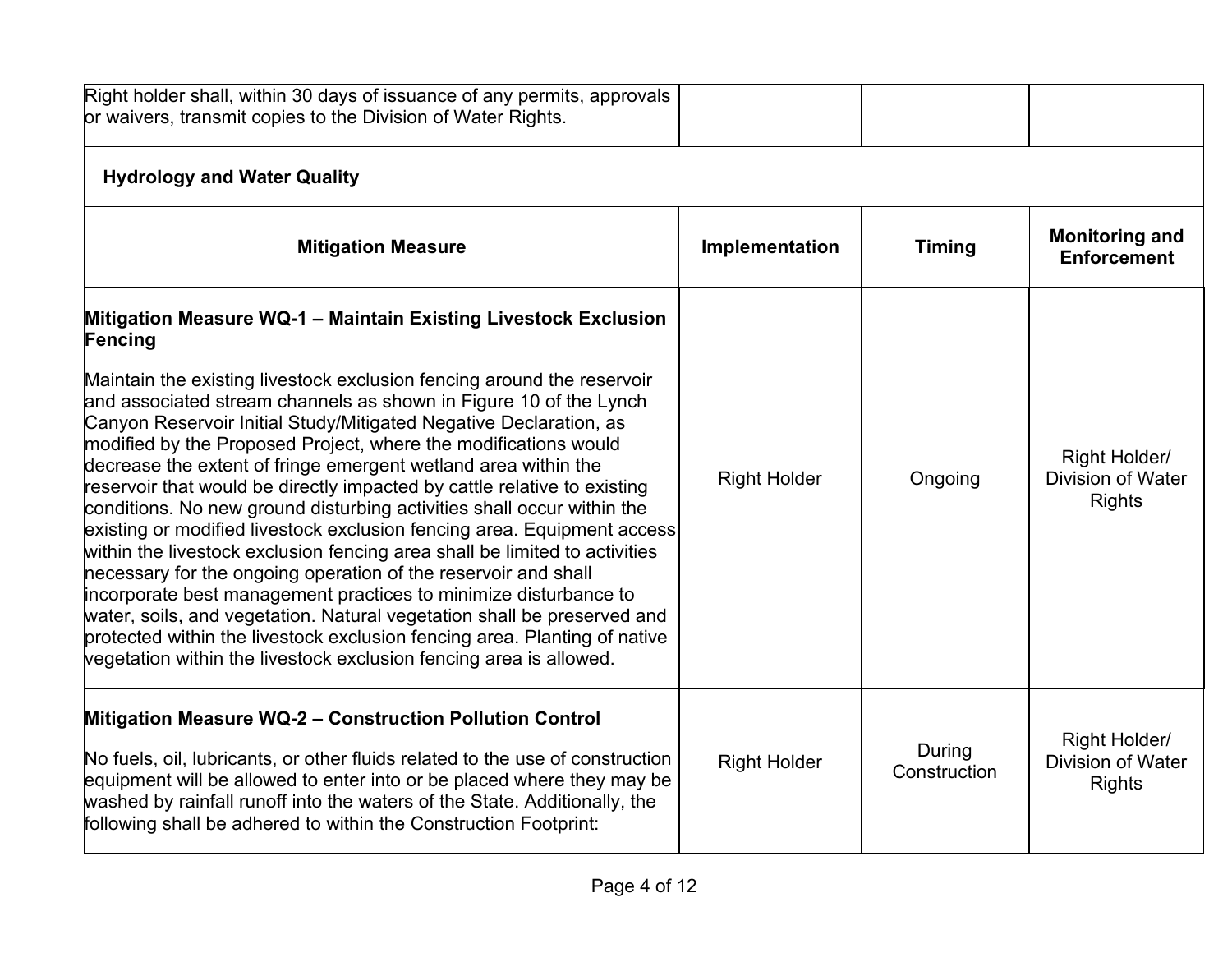| Mitigation Measure BIO-1 - Environmental Awareness Training<br>Prior to initiating construction activities, a qualified biologist shall<br>provide an environmental awareness training to all construction<br>personnel before construction begins, which may include information<br>about sensitive resources that may be affected by the project,<br>protection measures, and penalties associated with those resources. | <b>Right Holder</b> | <b>Pre-Construction</b> | <b>Division of Water</b><br><b>Rights</b>   |
|----------------------------------------------------------------------------------------------------------------------------------------------------------------------------------------------------------------------------------------------------------------------------------------------------------------------------------------------------------------------------------------------------------------------------|---------------------|-------------------------|---------------------------------------------|
| <b>Mitigation Measure</b>                                                                                                                                                                                                                                                                                                                                                                                                  | Implementation      | <b>Timing</b>           | <b>Monitoring and</b><br><b>Enforcement</b> |
| <b>Biological Resources</b>                                                                                                                                                                                                                                                                                                                                                                                                |                     |                         |                                             |
| When operations are completed, any excess fuels, oils,<br>lubricants, or other fluids related to the use of construction<br>equipment shall be removed from the work area.                                                                                                                                                                                                                                                 |                     |                         |                                             |
| Service and refueling procedures will be conducted where there<br>is no potential for fuel spills to seep or wash into wetland areas<br>or waterways and extreme caution will be used when handling<br>and or storing chemicals (e.g., fuel) near wetland areas or<br>waterways.                                                                                                                                           |                     |                         |                                             |
| Equipment shall be stored, when not in use, in upland areas well<br>away from designated wetland areas and waterways.                                                                                                                                                                                                                                                                                                      |                     |                         |                                             |
| Vehicles and equipment will be kept in good repair, without leaks<br>of hydraulic or lubricating fluids. If such leaks or drips occur, they<br>shall be cleaned up immediately. Drip pans shall be utilized<br>when vehicles are parked. Equipment maintenance and/or repair<br>will be confined to one location.                                                                                                          |                     |                         |                                             |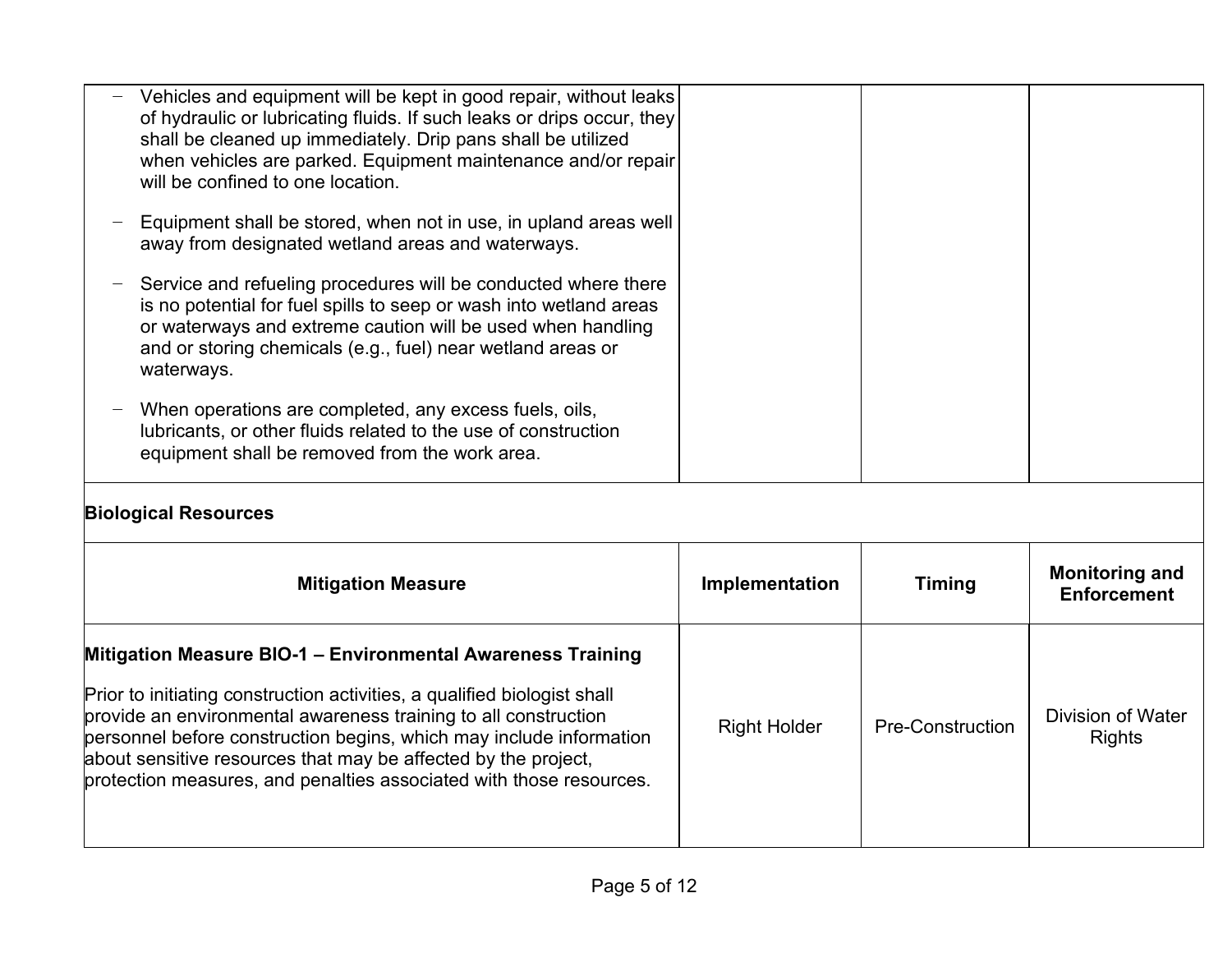| Mitigation Measure BIO-2 - Conduct Pre-Construction Survey for<br><b>Red-Legged Frog</b><br>Within 14 days prior to the onset of construction activities, a qualified<br>biologist shall survey for California red-legged frog (Rana draytonii) and<br>western pond turtle (Actinemys marmorata) within any suitable aquatic<br>or upland nesting habitat located within 100 feet of construction areas.<br>The biologist will be familiar with the life cycle of each species and will<br>conduct appropriate surveys for the applicable life stage for each<br>species.<br>If California red-legged frogs (Rana draytonii) or western pond turtles<br>(Actinemys marmorata) are observed during the pre-construction<br>surveys, the right holder shall cease all construction activity and consult<br>with the United States Fish and Wildlife Service and/or the California<br>Department of Fish and Wildlife to determine an appropriate course of<br>action. A qualified biologist shall be present onsite during construction<br>to monitor for presence of California red-legged frogs (Rana draytonii)<br>and western pond turtles (Actinemys marmorata) and to ensure that<br>impact avoidance and minimization measures prescribed or approved<br>by the California Department of Fish and Wildlife and United States<br>Wildlife Service are implemented throughout the construction period.<br>Right holder shall submit a report documenting compliance with the<br>provisions of this term to the Deputy Director for Water Rights no more<br>than 30 days after construction is complete. | <b>Right Holder</b> | Pre-Construction       | <b>Division of Water</b><br><b>Rights</b>                  |
|------------------------------------------------------------------------------------------------------------------------------------------------------------------------------------------------------------------------------------------------------------------------------------------------------------------------------------------------------------------------------------------------------------------------------------------------------------------------------------------------------------------------------------------------------------------------------------------------------------------------------------------------------------------------------------------------------------------------------------------------------------------------------------------------------------------------------------------------------------------------------------------------------------------------------------------------------------------------------------------------------------------------------------------------------------------------------------------------------------------------------------------------------------------------------------------------------------------------------------------------------------------------------------------------------------------------------------------------------------------------------------------------------------------------------------------------------------------------------------------------------------------------------------------------------------------------------------------------------------|---------------------|------------------------|------------------------------------------------------------|
| Mitigation Measure BIO-3 - Limit Construction Season<br>Construction activities within 100 feet of any surface stream, as<br>identified in Figure 10 of the Lynch Canyon Reservoir Initial<br>Study/Mitigated Negative Declaration, shall only occur between June 15<br>and October 15 to minimize the potential for direct impacts to California<br>red-legged frogs (Rana draytonii).                                                                                                                                                                                                                                                                                                                                                                                                                                                                                                                                                                                                                                                                                                                                                                                                                                                                                                                                                                                                                                                                                                                                                                                                                    | <b>Right Holder</b> | During<br>Construction | Right Holder/<br><b>Division of Water</b><br><b>Rights</b> |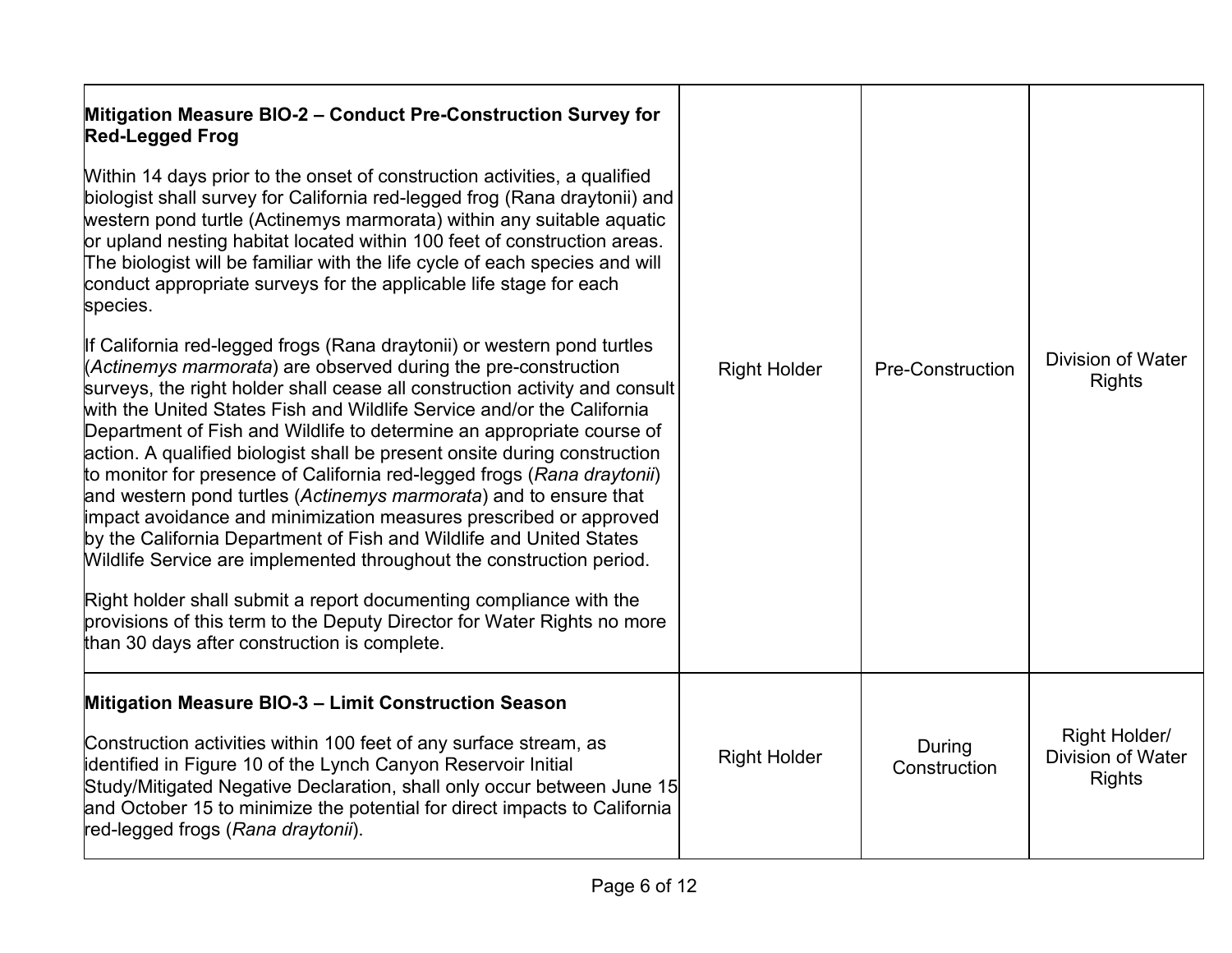| Mitigation Measure BIO-4 - Conduct Pre-Construction Survey for<br><b>Nesting Bird Species</b><br>Within 14 days prior to the onset of construction activities, a qualified<br>biologist shall conduct a pre-construction survey for the purpose of<br>identifying nesting bird species. The pre-construction survey shall<br>include all potential nesting habitat within 500 ft of proposed<br>construction areas. If an active raptor or migratory bird nest is found<br>during the pre-construction survey, the right holder shall notify the<br>California Department of Fish and Wildlife and the United States of Fish<br>and Wildlife Service. If an active raptor nest is found during the pre-<br>construction survey, a 500 ft no-disturbance buffer shall be established<br>and maintained around the nest until all young have fledged. If an<br>active nest of any other migratory or non-migratory bird is found, a 250<br>Ift no-disturbance buffer shall be established around the nest until all<br>young have fledged. Right holder shall submit a report documenting<br>compliance with the provisions of this term to the Deputy Director for<br>Water Rights no more than 30 days after construction is complete. | <b>Right Holder</b> | <b>Pre-Construction</b> | <b>Division of Water</b><br><b>Rights</b> |
|----------------------------------------------------------------------------------------------------------------------------------------------------------------------------------------------------------------------------------------------------------------------------------------------------------------------------------------------------------------------------------------------------------------------------------------------------------------------------------------------------------------------------------------------------------------------------------------------------------------------------------------------------------------------------------------------------------------------------------------------------------------------------------------------------------------------------------------------------------------------------------------------------------------------------------------------------------------------------------------------------------------------------------------------------------------------------------------------------------------------------------------------------------------------------------------------------------------------------------------|---------------------|-------------------------|-------------------------------------------|
| Mitigation Measure BIO-5 - Pre-Construction Survey for Burrowing<br>Owl<br>Within 14 days prior to the start of construction, a qualified biologist<br>shall conduct a pre-construction survey for active burrowing owl<br>(Athene cunicularia) burrows using methods identified in the California<br>Department of Fish and Wildlife 2012 Staff Report on Burrowing Owl<br>Mitigation. The pre-construction survey shall include all potential<br>nesting habitat within 500 ft of proposed construction areas.<br>If occupied burrowing owl (Athene cunicularia) nests are found,<br>Permittee shall establish no-disturbance buffers around each nest<br>within which no disturbance resulting from construction may occur<br>unless a qualified biologist verifies through non-invasive methods that<br>either the owls occupying the nests have not begun egg-laying and<br>incubation, or that juveniles from the occupied burrows are foraging                                                                                                                                                                                                                                                                                  | <b>Right Holder</b> | <b>Pre-Construction</b> | <b>Division of Water</b><br><b>Rights</b> |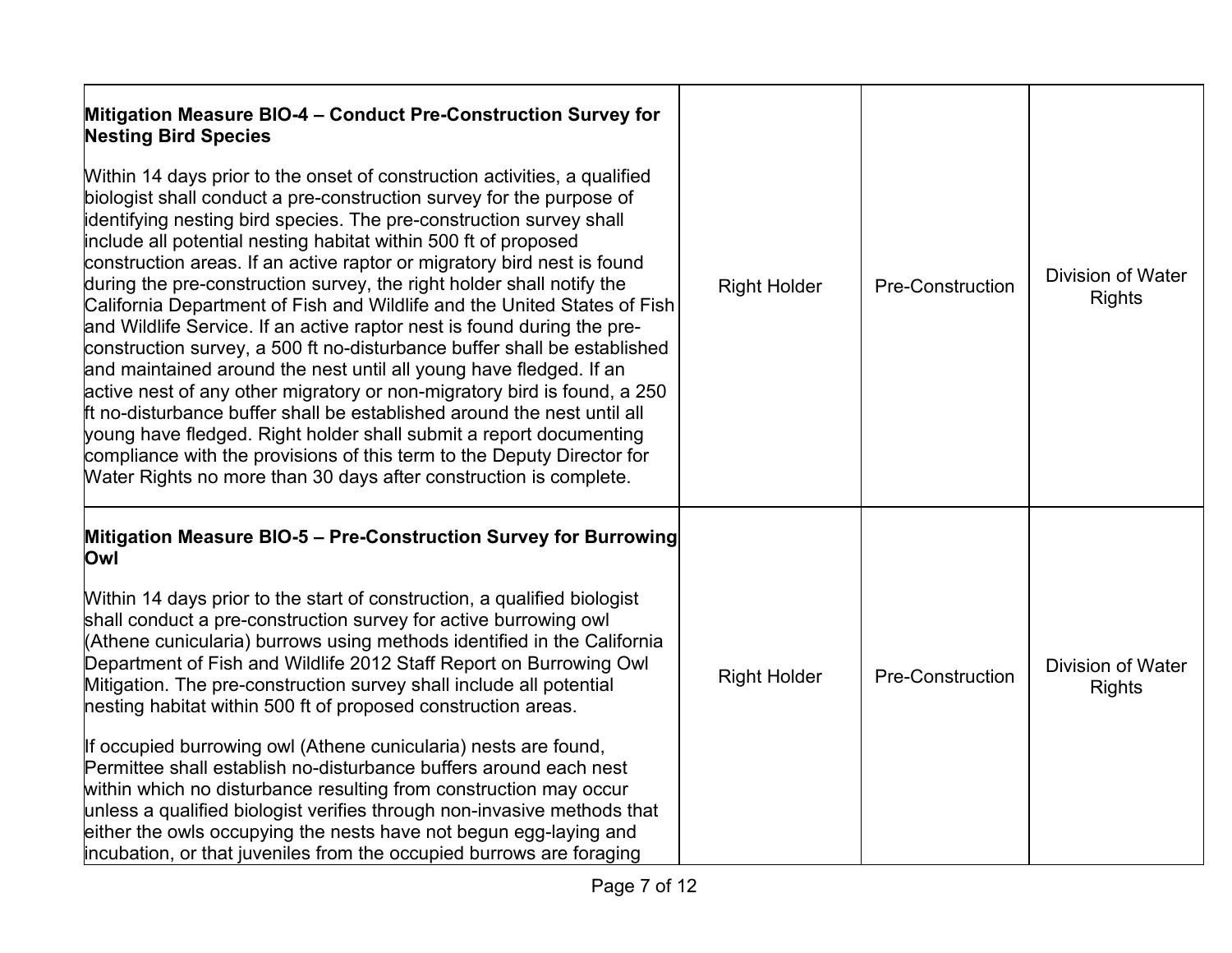| independently and are capable of independent survival. Buffers ranging<br>from fifty to five hundred meters in diameter shall be established around<br>occupied nest sites in accordance with the provisions of the California<br>Department of Fish and Wildlife 2012 Staff Report on Burrowing Owl<br>Mitigation.<br>Right holder shall submit a report documenting compliance with the<br>provisions of this term to the Deputy Director for Water Rights no more<br>than 30 days after construction is complete.                                                                                                                                                                                                                                                                                                                                                                                                                                                                                                                                                                                                                      |                     |                         |                                                     |
|-------------------------------------------------------------------------------------------------------------------------------------------------------------------------------------------------------------------------------------------------------------------------------------------------------------------------------------------------------------------------------------------------------------------------------------------------------------------------------------------------------------------------------------------------------------------------------------------------------------------------------------------------------------------------------------------------------------------------------------------------------------------------------------------------------------------------------------------------------------------------------------------------------------------------------------------------------------------------------------------------------------------------------------------------------------------------------------------------------------------------------------------|---------------------|-------------------------|-----------------------------------------------------|
| Mitigation Measure BIO-6 - Pre-Construction Survey for American<br><b>Badger</b>                                                                                                                                                                                                                                                                                                                                                                                                                                                                                                                                                                                                                                                                                                                                                                                                                                                                                                                                                                                                                                                          |                     |                         |                                                     |
| Within 14 days prior to the start of construction, a qualified biologist<br>shall conduct a pre-construction survey for the purpose of identifying<br>any potential denning habitat for the American badger (Taxidea taxus).<br>The pre-construction survey shall include all potential denning habitat<br>within or adjacent to the construction footprint. If denning habitat is<br>found during the pre-construction survey, right holder shall consult with<br>the California Department of Fish and Wildlife to identify and implement<br>acceptable impact avoidance and minimization measures. Measures<br>that would be considered include, but are not limited to establishing<br>suitable no-disturbance construction buffers around active den sites<br>(e.g., 50 ft) and active natal/pupping dens site (e.g., 250 ft), passive<br>relocation, and for dens that are inactive to be collapsed by hand to<br>prevent occupation. Right holder shall submit a report documenting<br>compliance with the provisions of this term to the Deputy Director for<br>Water Rights no more than 30 days after construction is complete. | <b>Right Holder</b> | <b>Pre-Construction</b> | Division of Water<br><b>Rights</b>                  |
| Mitigation Measure BIO-7 - Implement American Bullfrog<br><b>Eradication Plan</b><br>Right holder shall develop and implement, in consultation with the<br>USFWS and CDFW, an American Bullfrog Eradication Plan for Lynch<br>Canyon Reservoir that is satisfactory to the Deputy Director for Water                                                                                                                                                                                                                                                                                                                                                                                                                                                                                                                                                                                                                                                                                                                                                                                                                                      | <b>Right Holder</b> | Ongoing                 | Right Holder/<br>Division of Water<br><b>Rights</b> |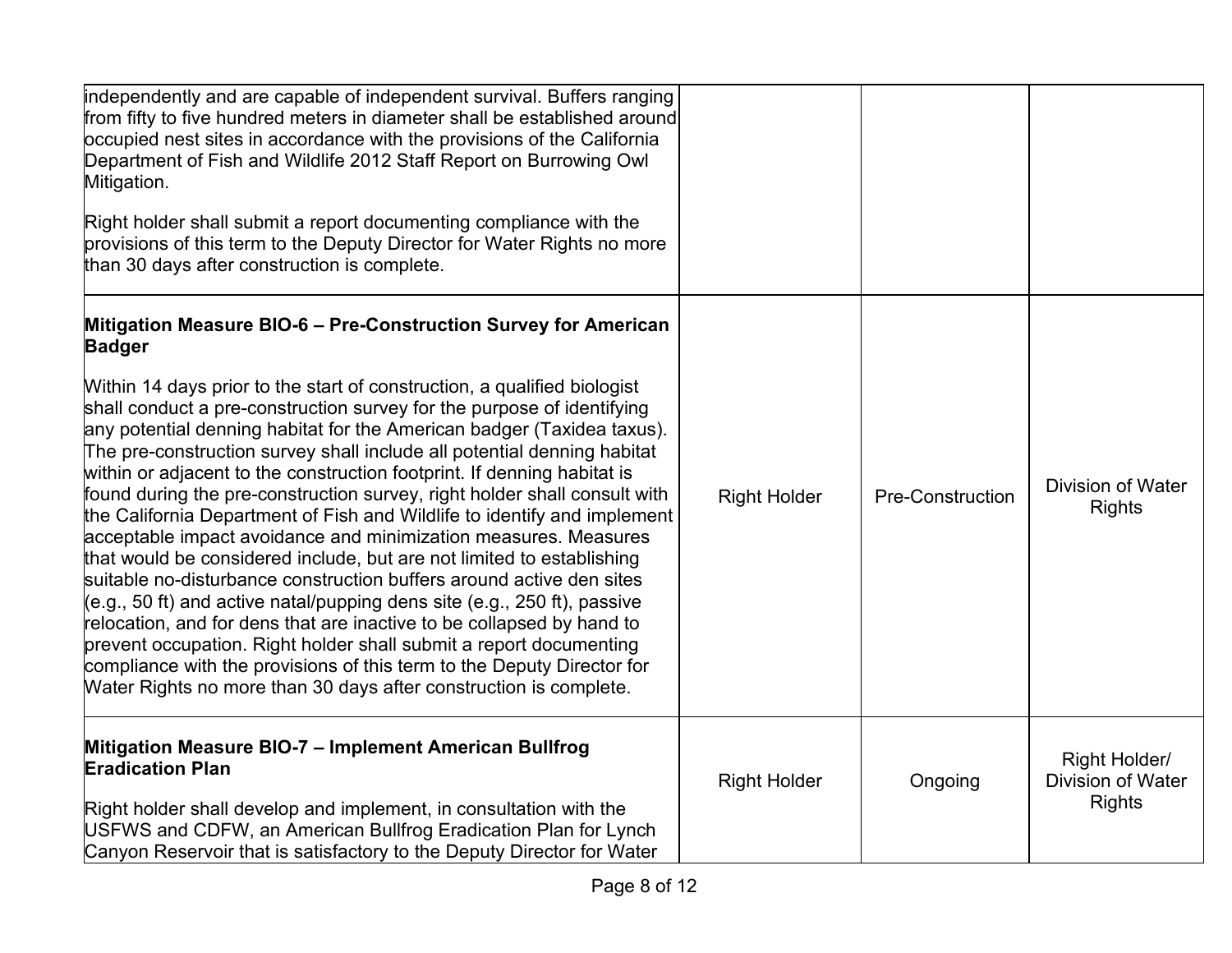| Rights. The plan shall address control of American bullfrog (Lithobates<br>catesbeianu) in Lynch Canyon Reservoir, with eradication of the<br>bullfrog from the reservoir as the ultimate goal. Right holder shall<br>submit a report on American Bullfrog Eradication Plan activities in<br>accordance with the time schedule contained in the American Bullfrog<br>Eradication Plan, and whenever requested by the Division of Water<br>Rights. The Deputy Director for Water Rights may require modification<br>of the American Bullfrog Eradication Plan upon a determination that the<br>plan is ineffective or unsuccessful, or provide relief from this term upon<br>a determination that the American Bullfrog Eradication Plan is no longer<br>required. |  |
|-------------------------------------------------------------------------------------------------------------------------------------------------------------------------------------------------------------------------------------------------------------------------------------------------------------------------------------------------------------------------------------------------------------------------------------------------------------------------------------------------------------------------------------------------------------------------------------------------------------------------------------------------------------------------------------------------------------------------------------------------------------------|--|
| The American Bullfrog Eradication Plan shall be developed and<br>implemented by qualified individual(s) approved by the Deputy Director<br>for Water Rights, and at a minimum, shall provide the following<br>information:                                                                                                                                                                                                                                                                                                                                                                                                                                                                                                                                        |  |
| A description of the method by which non-native species<br>a.<br>present or potentially present in the reservoir will be<br>identified;                                                                                                                                                                                                                                                                                                                                                                                                                                                                                                                                                                                                                           |  |
| A description of the approach that will be used to control,<br>b.<br>with the intention to eradicate, the species from the<br>reservoir if American bullfrog is present, including the<br>method and the frequency of applying the method;                                                                                                                                                                                                                                                                                                                                                                                                                                                                                                                        |  |
| A description of the criteria that will be used to evaluate the<br>C.<br>effectiveness and success of the control method;                                                                                                                                                                                                                                                                                                                                                                                                                                                                                                                                                                                                                                         |  |
| A description of the program that will be used to monitor the<br>d.<br>effectiveness and success of the control method;                                                                                                                                                                                                                                                                                                                                                                                                                                                                                                                                                                                                                                           |  |
| A description of how the approach will be supplemented or<br>е.<br>modified if the monitoring program indicates that the current<br>control plan is not effective or successful;                                                                                                                                                                                                                                                                                                                                                                                                                                                                                                                                                                                  |  |
| A time schedule for periodic inspection of the reservoir and<br>f.                                                                                                                                                                                                                                                                                                                                                                                                                                                                                                                                                                                                                                                                                                |  |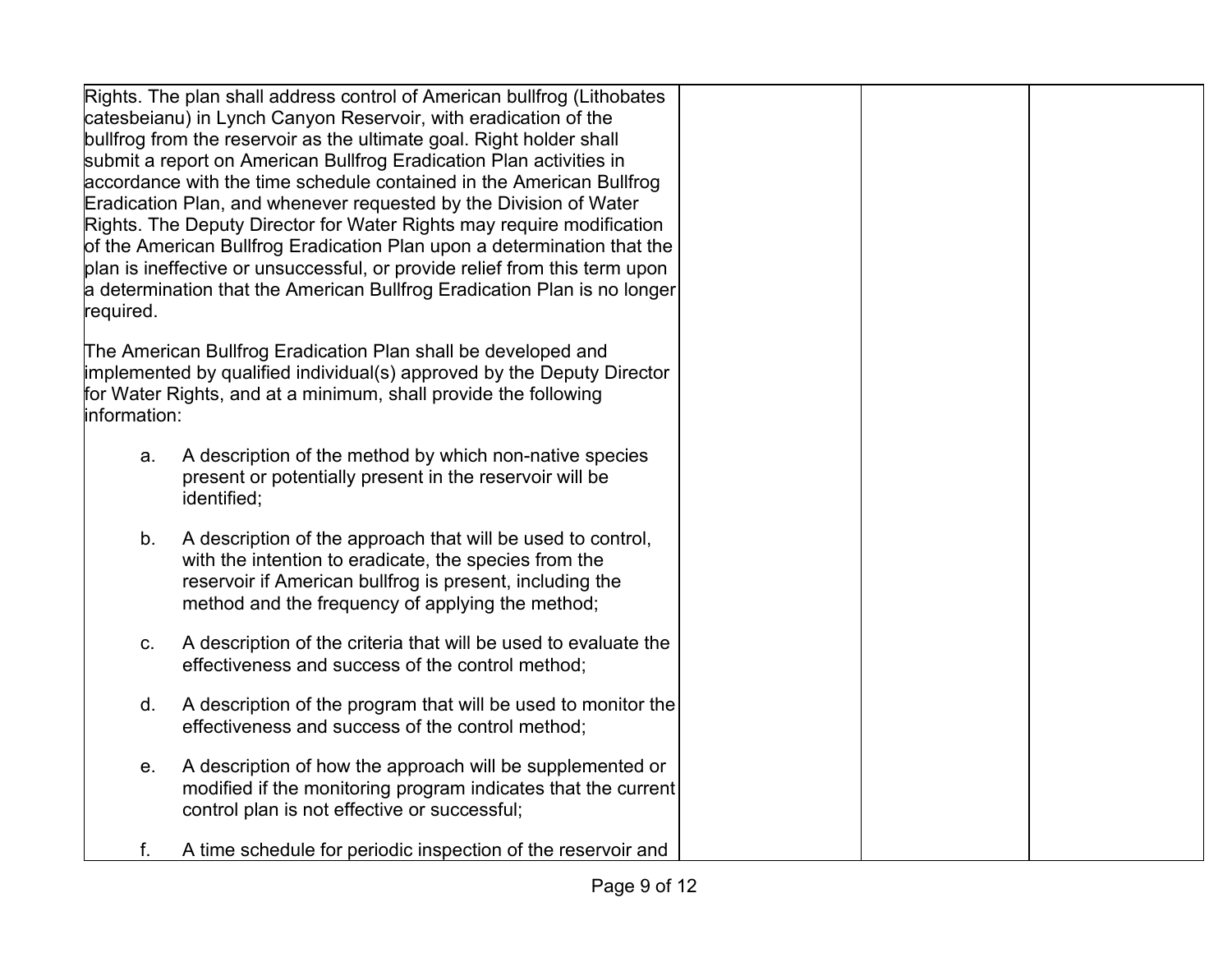| <b>Mitigation Measure</b>                                                                                                                                                                                                                                                                                                                                                                                                                                                                                                                                                                     | Implementation      | <b>Timing</b>           | <b>Monitoring and</b>                                      |
|-----------------------------------------------------------------------------------------------------------------------------------------------------------------------------------------------------------------------------------------------------------------------------------------------------------------------------------------------------------------------------------------------------------------------------------------------------------------------------------------------------------------------------------------------------------------------------------------------|---------------------|-------------------------|------------------------------------------------------------|
| <b>Hazards and Hazardous Materials</b>                                                                                                                                                                                                                                                                                                                                                                                                                                                                                                                                                        |                     |                         |                                                            |
| Mitigation Measure BIO-9 - Install Construction Flagging or<br><b>Fencing to Exclude Construction Activities from Wetlands</b><br>A qualified wetland scientist shall clearly mark with flagging or<br>construction fencing the boundaries of all waters of the State, wetlands,<br>and other waters of the United States located within the construction<br>footprint prior to the commencement of construction activities to exclude<br>construction equipment and construction materials from wetlands.                                                                                    | <b>Right Holder</b> | <b>Pre-Construction</b> | Division of Water<br><b>Rights</b>                         |
| Mitigation Measure BIO-8 - Retain Reservoir Habitat for Native<br><b>Species</b><br>At no point will non-native fish or wildlife species be intentionally<br>introduced into the reservoir.                                                                                                                                                                                                                                                                                                                                                                                                   | <b>Right Holder</b> | Ongoing                 | Right Holder/<br><b>Division of Water</b><br><b>Rights</b> |
| and<br>A time schedule for the periodic submittal of reports on<br>g.<br>control plan activities that describe the control methods or<br>approaches used, the frequencies that the methods and<br>approaches were applied, the results of effectiveness<br>monitoring efforts, an evaluation of the effectiveness and<br>success of the methods or approaches used, and<br>descriptions of how the methods or approaches used will be<br>supplemented or modified if the monitoring program<br>indicates that ongoing methods or approaches for American<br>bullfrog control are ineffective. |                     |                         |                                                            |
| control of American bullfrog from the reservoir, if present;                                                                                                                                                                                                                                                                                                                                                                                                                                                                                                                                  |                     |                         |                                                            |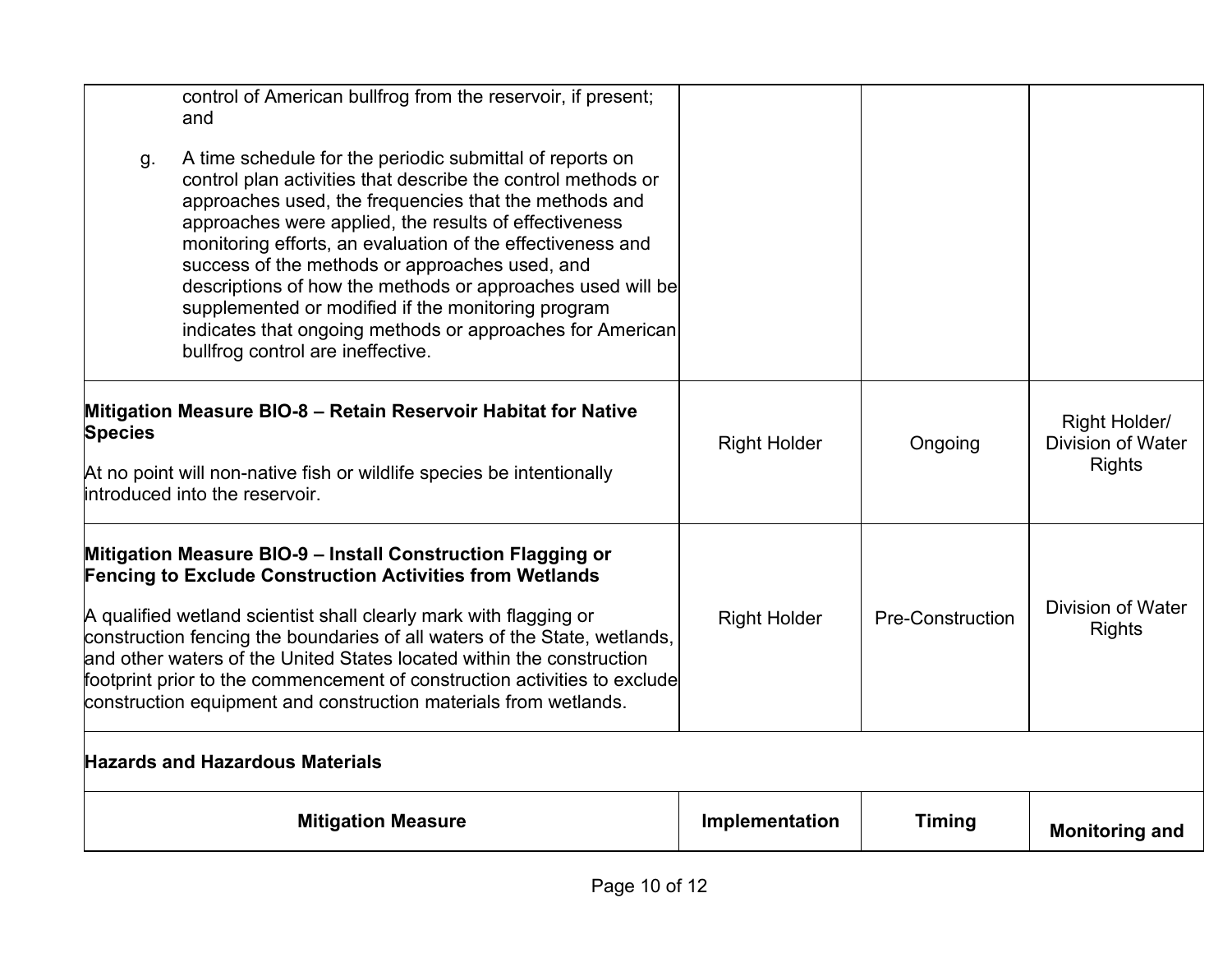|                                                                                                                                                                                                                                                                                                                                                                                                                                                                                                                                                                                                                                                                                                                                                                                                                                                                                                                                                                                                                                                                                                                                                                                                                                                                                                                         |                     |                        | <b>Enforcement</b>                          |
|-------------------------------------------------------------------------------------------------------------------------------------------------------------------------------------------------------------------------------------------------------------------------------------------------------------------------------------------------------------------------------------------------------------------------------------------------------------------------------------------------------------------------------------------------------------------------------------------------------------------------------------------------------------------------------------------------------------------------------------------------------------------------------------------------------------------------------------------------------------------------------------------------------------------------------------------------------------------------------------------------------------------------------------------------------------------------------------------------------------------------------------------------------------------------------------------------------------------------------------------------------------------------------------------------------------------------|---------------------|------------------------|---------------------------------------------|
| Mitigation Measure HZ-1 - Wildfire Control<br>Construction areas shall be cleared of combustible materials, spark<br>arrestors on construction equipment shall be in good working order, and<br>dry grasses and low-growing shrubs shall be mowed in the equipment<br>staging area.                                                                                                                                                                                                                                                                                                                                                                                                                                                                                                                                                                                                                                                                                                                                                                                                                                                                                                                                                                                                                                     | <b>Right Holder</b> | During<br>Construction | <b>Division of Water</b><br><b>Rights</b>   |
| <b>Cultural Resources</b>                                                                                                                                                                                                                                                                                                                                                                                                                                                                                                                                                                                                                                                                                                                                                                                                                                                                                                                                                                                                                                                                                                                                                                                                                                                                                               |                     |                        |                                             |
| <b>Mitigation Measure</b>                                                                                                                                                                                                                                                                                                                                                                                                                                                                                                                                                                                                                                                                                                                                                                                                                                                                                                                                                                                                                                                                                                                                                                                                                                                                                               | Implementation      | <b>Timing</b>          | <b>Monitoring and</b><br><b>Enforcement</b> |
| Mitigation Measure CR-1 - Notification and Consultation with<br><b>Professional Archeologist</b><br>Should any buried archeological materials be uncovered during project<br>activities, such activities shall cease within 100 ft of the find. Prehistoric<br>archeological indicators include: obsidian and chert flakes and chipped<br>stone tools; bedrock outcrops and boulders with mortar cups; ground<br>stone implements (grinding slabs, mortars and pestles) and locally<br>darkened midden soils containing some of the previously listed items<br>plus fragments of bone and fire affected stones. Historic period site<br>indicators generally include: fragments of glass, ceramic and metal<br>objects; milled and split lumber; and structure and feature remains such<br>as building foundations, privy pits, wells and dumps; and old trails. The<br>Deputy Director for Water Rights shall be notified of the discovery and a<br>professional archeologist shall be retained by the right holder to<br>evaluate the find and recommend appropriate mitigation measures.<br>Proposed mitigation measures shall be submitted to the Deputy<br>Director for Water Rights for approval. Project-related activities shall not<br>resume within 100 ft of the find until all approved mitigation measures | <b>Right Holder</b> | During<br>Construction | <b>Division of Water</b><br><b>Rights</b>   |